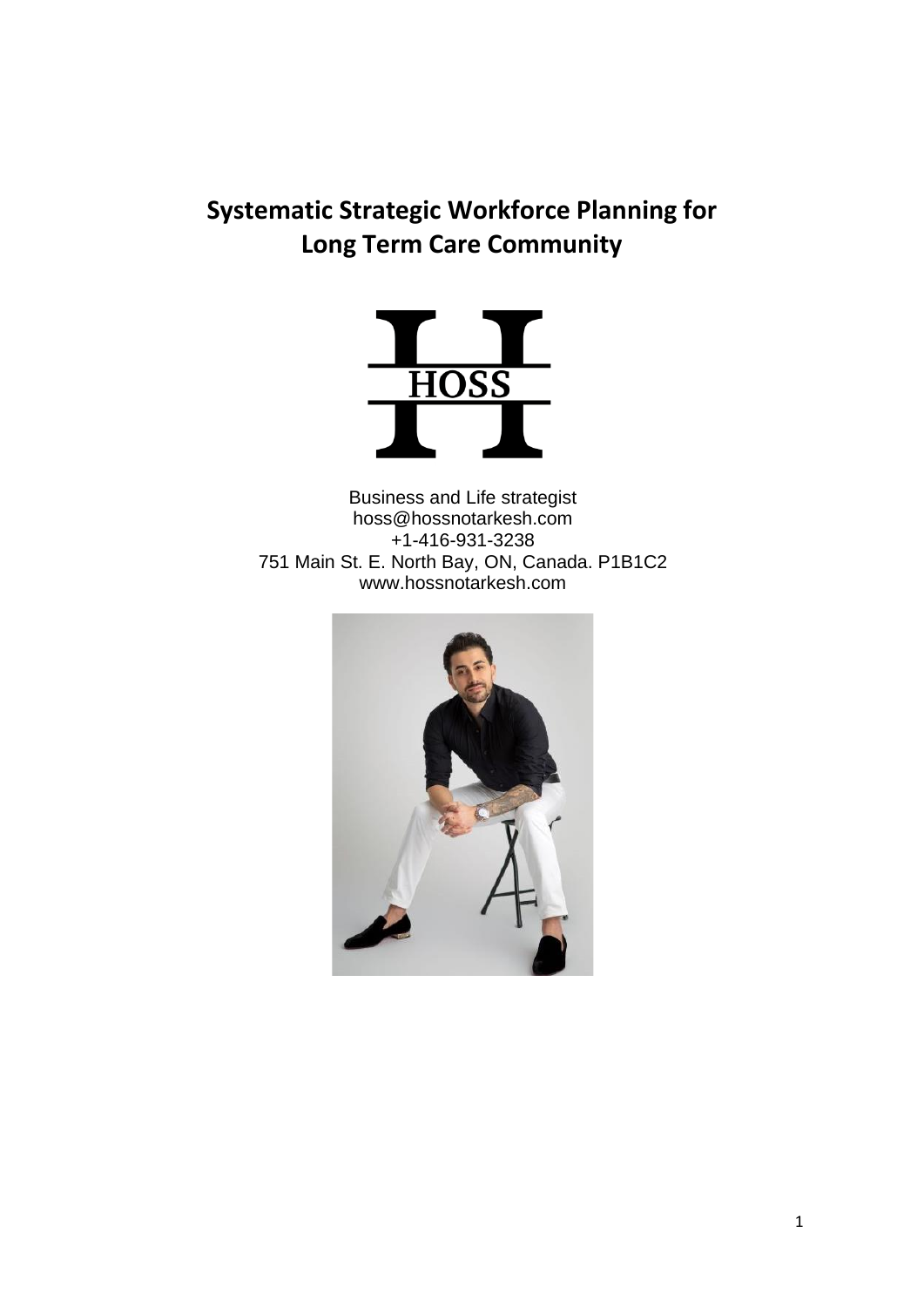#### **Executive summary**

The Ontario North East Local Health Integration Network (NE-LHIN) is one of the largest of 14 LHINs in Ontario, responsible for planning, integrating and funding health care services for more than 565,000 people across 400,000 square kilometres (Ministry of Health and Long-Term Care, 2015)

In the past decade, NE-LHIN Long Term Care (LTC) Homes waiting list has grown exponentially as a result of significant progress towards improving the health of Ontarians, who are now living longer and with better access to a wide range of healthcare services(Patients first MOHLTC, 2015). According to Health Quality Ontario (2014); by 2030 seniors will number over 9.5 million and make up 23 percent of Canadians.

With a rapidly aging population, which means an increase in the number of people living with one or more chronic conditions and a growing need and demand for services provided in the LTC settings, NE-LHIN LTC Homes are facing drastic changes in their residents' population needs in terms of more complex physical and behavioral care that demands special clinical skills workforce.

NE-LHIN LTC homes are suffering from shortage of Personal Support Workers (PSW). With 30% of workforce above 50 years of age (Health Data Branch of the MOHLTC, 2012) and getting more physically demanding workload in the healthcare system (Health Quality Ontario 2016), NE-LHIN long term care homes are currently experiencing PSW shortage.

To meet the current and future Health Workforce needs of NE-LHIN LTC Homes the environmental scan highlighted that improvement measures are required within following themes: Training / Education; Promotion and Recruitment; Working conditions; and the Policy/Regulation environment.

Environmental scanning identified two priority areas that are impacting directly PSW workforce supply: Total Compensation, and Collaboration and Innovation.

A regional PSW Workforce Steering Committee needs to be established in comprised up of multiple partners – including frontline PSWs, public health care providers, service provider organizations, educational sector, employment organizations, advocacy agencies, and researchers to oversee the implementation of the plan.

The framework, as outlined in Table 1, assisted in cataloguing the problems and solutions in assessing the gaps to develop systematic strategic workforce plan.

2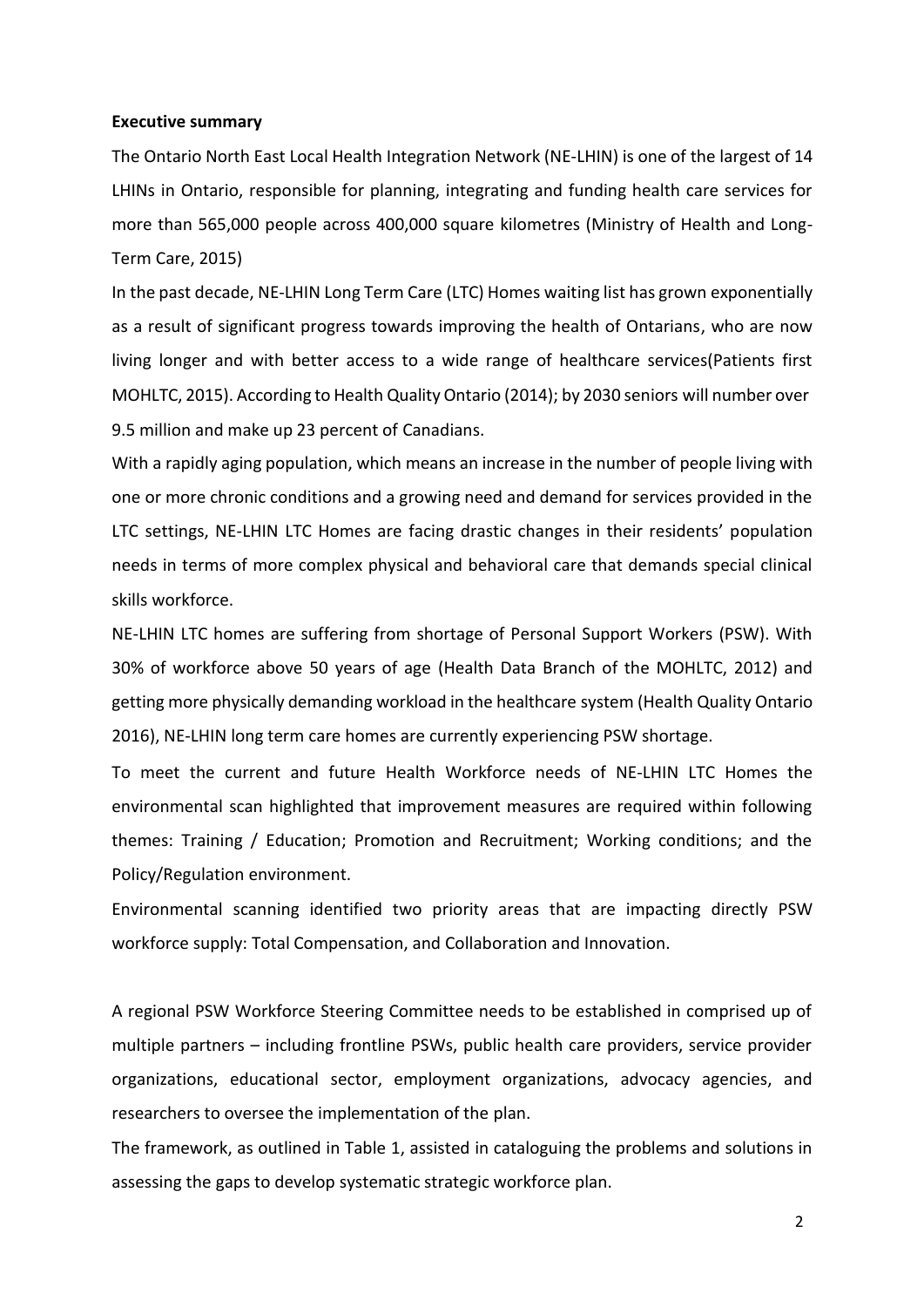## **Table 1: Organizing Framework for Environmental Scan**

| Themes     |                       | Training /                              |                       | Promotion                 |                       | Working                        |                       | Policy/regulation                 |
|------------|-----------------------|-----------------------------------------|-----------------------|---------------------------|-----------------------|--------------------------------|-----------------------|-----------------------------------|
|            |                       | education                               |                       | and                       |                       | conditions                     |                       | environment                       |
| Analysis   |                       |                                         |                       | recruitment               |                       |                                |                       |                                   |
| Identified | $\blacktriangleright$ | Difficulties accessing                  | $\blacktriangleright$ | Less desirable            | $\blacktriangleright$ | Burnout,                       | $\blacktriangleright$ | Scopes of                         |
| Problems   |                       | training / education                    |                       | compensation              |                       | heavy                          |                       | practice differ                   |
|            |                       |                                         |                       | and working               |                       | workload                       |                       | across                            |
|            | ≻                     | High tuition costs                      |                       | conditions                |                       | and overtime,                  |                       | jurisdictions as<br>do titles     |
|            |                       |                                         | ➤                     | Shrinking                 |                       | high                           | $\blacktriangleright$ | Few                               |
|            | ➤                     | Not enough reliance<br>on international |                       | pool of<br>qualified      |                       | absenteeism<br>Early           |                       | opportunities for                 |
|            |                       | graduates already in                    |                       | candidates                |                       | retirement for                 |                       | bridging /                        |
|            |                       | Canada                                  | ➤                     | Some PSWs                 |                       | some groups                    |                       | upgrading to                      |
|            |                       |                                         |                       | work multiple             |                       | (e.g. nurses).                 |                       | other                             |
|            | ➤                     | Lack of workplace                       |                       | jobs                      | $\blacktriangleright$ | Insufficient                   |                       | occupations (e.g.                 |
|            |                       | training in general                     | ➤                     | Perception of             |                       | recruitment                    |                       | Home Support                      |
|            |                       |                                         |                       | poorly valued             |                       | and retention                  |                       | Worker (HSW),                     |
|            |                       |                                         |                       | profile of                |                       | programs                       |                       | <b>Health Care Aide</b>           |
|            |                       |                                         |                       | <b>PSWs</b>               |                       |                                |                       | (HCA), etc.)                      |
|            |                       |                                         |                       | (promotion)               | $\blacktriangleright$ | Lack of                        | ➤                     | A history of 'turf                |
|            |                       |                                         | ➤                     | Need for                  |                       | attention to                   |                       | wars' is often                    |
|            |                       |                                         |                       | improved                  |                       | health,                        |                       | acknowledged in                   |
|            |                       |                                         |                       | Human                     |                       | safety and                     |                       | Ontario, wherein                  |
|            |                       |                                         |                       | Resources                 |                       | wellbeing of                   |                       | scopes of                         |
|            |                       |                                         |                       | practices                 |                       | workers                        |                       | practice are                      |
|            |                       |                                         |                       | (onboarding,              |                       |                                |                       | contested to                      |
|            |                       |                                         |                       | support &<br>supervision, | ➤                     | Inequitable<br>distribution of |                       | protect<br>professional           |
|            |                       |                                         |                       | team                      |                       | personnel                      |                       | interests, rather                 |
|            |                       |                                         |                       | integration)              |                       |                                |                       | than to better                    |
|            |                       |                                         |                       |                           |                       |                                |                       | align how care is                 |
|            |                       |                                         |                       |                           |                       |                                |                       | delivered to                      |
|            |                       |                                         |                       |                           |                       |                                |                       | patients                          |
|            |                       |                                         |                       |                           |                       |                                |                       |                                   |
| Proposed   | ➤                     | Affordable and                          | $\blacktriangleright$ | Develop a                 | $\blacktriangleright$ | Foster or                      | $\blacktriangleright$ | changes to the                    |
| Solutions  |                       | <b>Accessible Training</b>              |                       | value-based               |                       | encourage                      |                       | capacity and mix                  |
|            | ➤                     | Refine and                              |                       | <b>PSW</b>                |                       | mentorship                     |                       | of practising                     |
|            |                       | implement training                      |                       | recognition               |                       | and                            |                       | health                            |
|            |                       | solutions which are                     |                       | program                   |                       | recognition                    |                       | professionals in                  |
|            |                       | either facility-led or                  | $\blacktriangleright$ | Create a                  |                       | programs                       |                       | the system                        |
|            |                       | community-based                         |                       | Multimedia                |                       | (PSWs and                      | ➤                     | changes in how                    |
|            |                       | initiatives                             |                       | Campaign to               |                       | Supervisors)                   |                       | organizations                     |
|            |                       |                                         |                       | improve the               | ➤                     | Develop a                      |                       | are funded, and<br>how individual |
|            |                       |                                         |                       | image of PSW              |                       | regional                       |                       |                                   |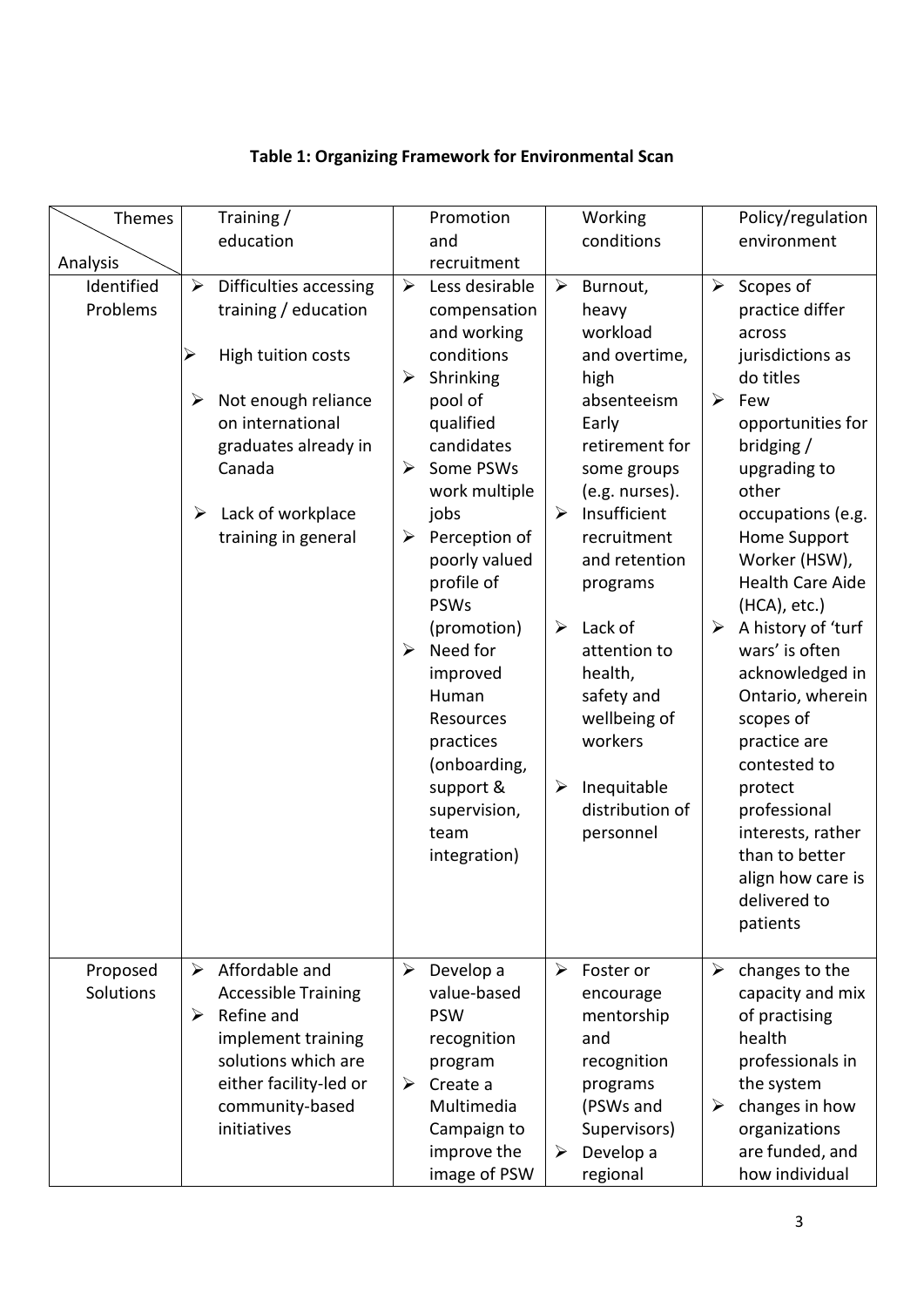|                 | $\blacktriangleright$<br>➤<br>➤                                         | Leverage existing<br>fast-track training<br>capacity<br>Facilitate access to /<br>development of<br>additional<br>(specialized) training<br>Review, optimize and<br>leverage the Ministry<br>of Health and Long<br>Term Care's PSW                                                                              | ➤                                              | and the value<br>of this<br>workforce<br>Develop a<br><b>PSW</b><br>Ambassadors'<br>Program                                                                                                          | ➤                          | employee<br>satisfaction<br>monitoring<br>program<br>Create<br>initiatives to<br>assist with the<br>reduction of<br>employment<br>related<br>expenses and<br>to promote<br>recognition                              | ➤<br>➤                     | health<br>professionals are<br>remunerated to<br>influence where<br>and how they<br>practise<br>changes in the<br>examination,<br>licensure,<br>certification and<br>regulation<br>processes to<br>make it                                                                                      |
|-----------------|-------------------------------------------------------------------------|-----------------------------------------------------------------------------------------------------------------------------------------------------------------------------------------------------------------------------------------------------------------------------------------------------------------|------------------------------------------------|------------------------------------------------------------------------------------------------------------------------------------------------------------------------------------------------------|----------------------------|---------------------------------------------------------------------------------------------------------------------------------------------------------------------------------------------------------------------|----------------------------|-------------------------------------------------------------------------------------------------------------------------------------------------------------------------------------------------------------------------------------------------------------------------------------------------|
|                 | $\blacktriangleright$<br>$\blacktriangleright$<br>$\blacktriangleright$ | <b>Training Fund</b><br>Collaboration on<br>Workforce<br>Development<br><b>Outreach to Boards</b><br>of Education to<br>incorporate PSW<br>curriculum in co-op /<br>dual credit courses<br>Facilitate<br>collaborative<br>relationships to<br>integrate<br>internationally<br>trained / immigrant<br>workforce. |                                                |                                                                                                                                                                                                      | ➤                          | incentives for<br>exceptional<br>contributions<br>(sector<br>specific)<br>Improve<br>workload<br>distribution<br>and job<br>stability<br>(sector<br>specific)  <br>incorporate<br>other roles                       | ➤                          | easier/harder<br>for certain<br>health<br>professionals to<br>practise changes<br>to professional<br>development<br>and on-the-job<br>training curricula<br>changes to<br>planning<br>approaches and<br>policies that<br>affect the<br>geographic<br>distribution of<br>health<br>professionals |
| Gap<br>Analysis | $\blacktriangleright$                                                   | No agreement on<br>balance between<br>self-sufficiency of<br>supply,<br>recruitment of<br>international<br>graduates, and<br>upgrading of<br>international<br>graduates already in<br>Canada but not<br>working in health<br>Care Faculty and<br>infrastructure<br>requirements not<br>factored into funding    | $\blacktriangleright$<br>$\blacktriangleright$ | Develop and<br>implement a<br>multimedia<br>campaign<br>Counter the<br>stigma<br>associated<br>with the<br>occupation<br>Highlight the<br>impact of<br>PSWs'<br>contribution<br>to the<br>healthcare | $\blacktriangleright$<br>➤ | Lack of<br>consensus on<br>strategies,<br>incentives and<br>actions<br>Identify where<br>enhancements<br>are required<br>and feasible<br>Develop<br>business cases<br>to inform<br>policy and<br>decision<br>makers | $\blacktriangleright$<br>➤ | adjustments to<br>professional<br>school<br>admission<br>criteria, the size<br>of entering<br>classes or<br>curriculum<br>adjusting fee<br>levels to<br>increase the<br>income of a<br>specific type of<br>provider such as<br>a rural region                                                   |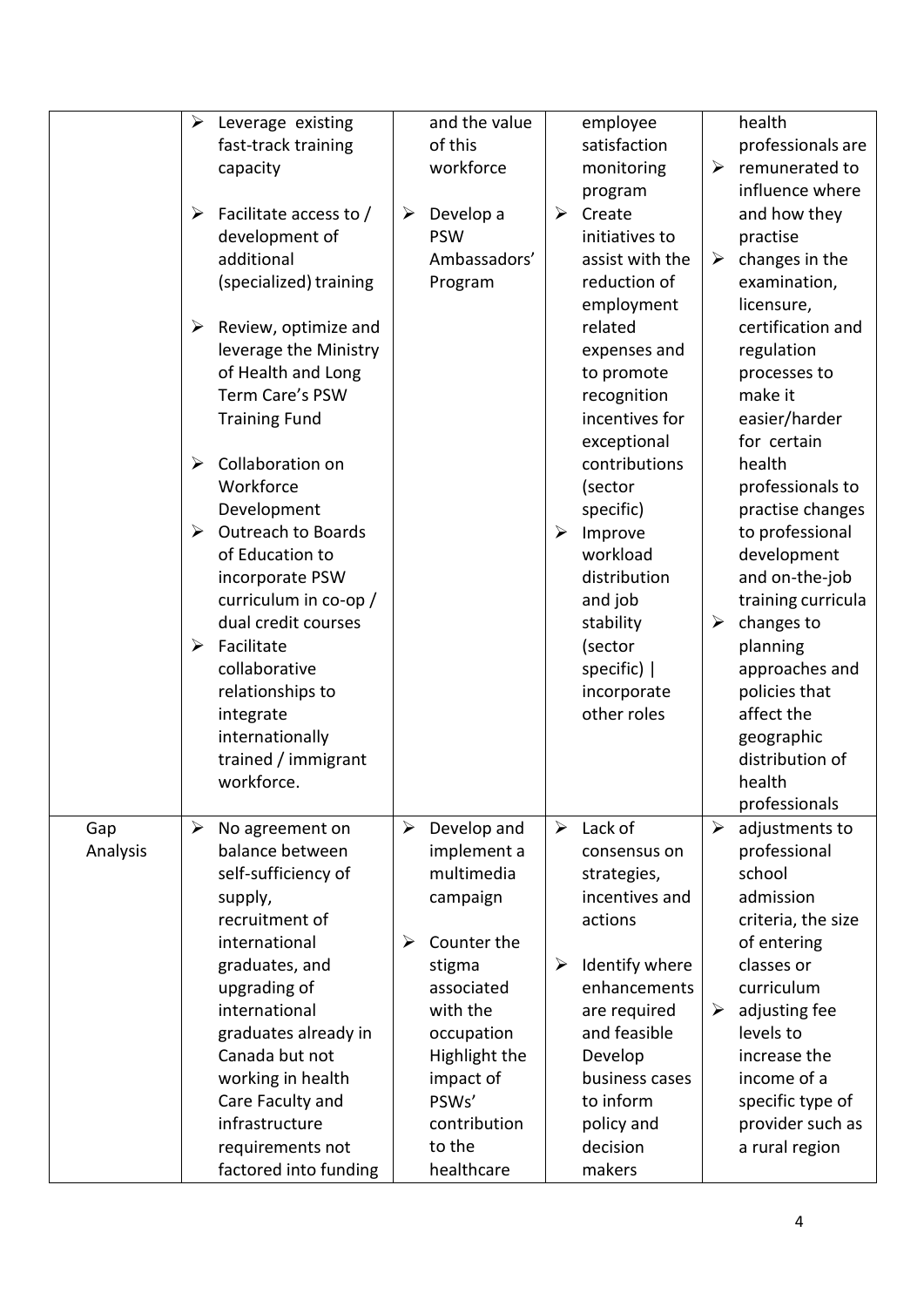| Effects of increased   | system and      | removing<br>➤    |
|------------------------|-----------------|------------------|
| tuition unknown        | describe their  | licensure        |
| Educational            | value           | barriers to      |
| requirements and       |                 | enable quicker   |
| licensure criteria not | Make PSW a<br>➤ | transitions for  |
| consistent.            | career of       | foreign-trained  |
| Multidisciplinary      | choice by       | professionals to |
| education and          | increasing the  | practise in the  |
| training programs not  | value of these  | region           |
| widely available       | occupations     |                  |

Source: developed by Hoss Notarkesh for this report inspired by Bleich, M, Hewlett P,

Santos S et al. 2003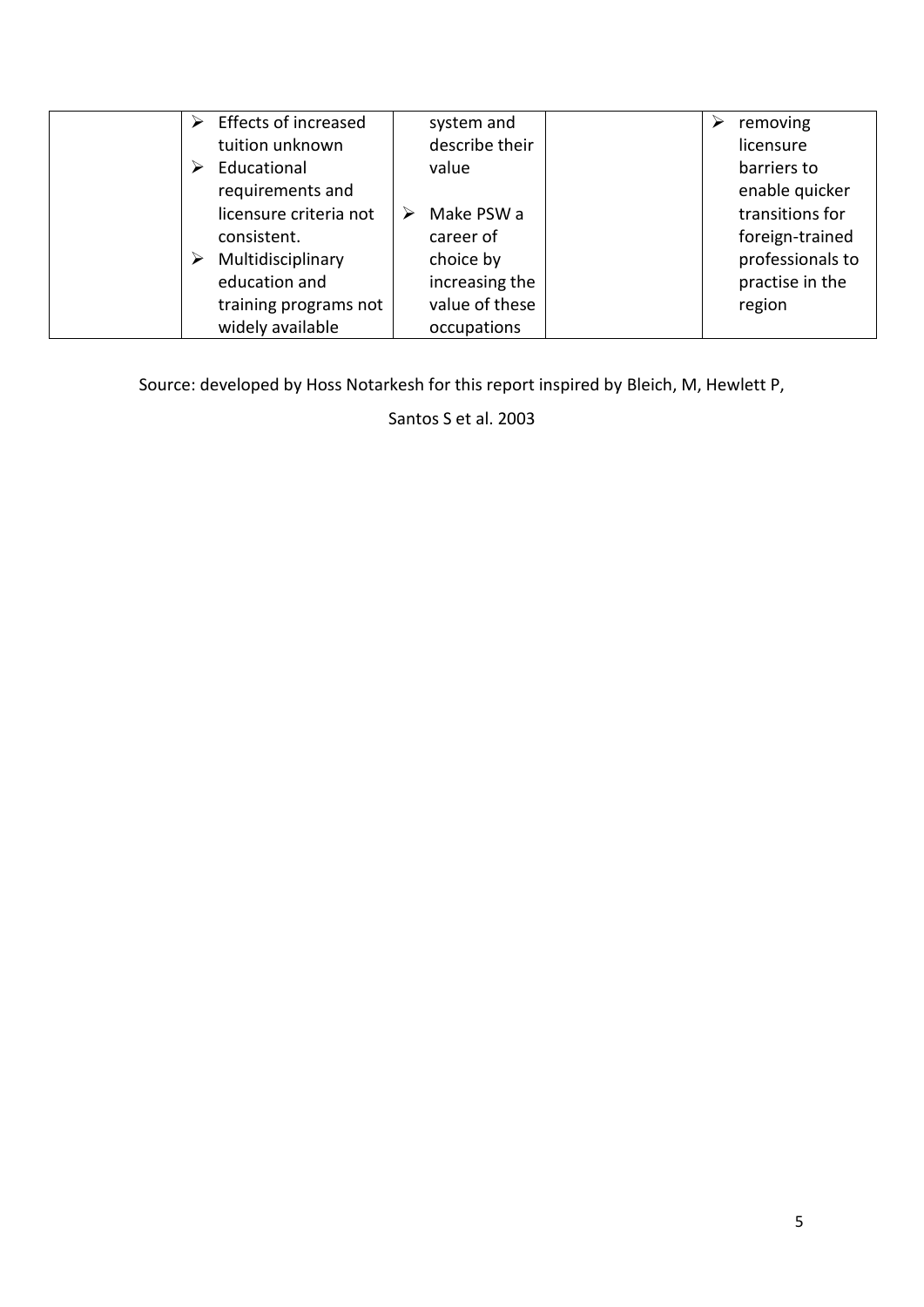### **Table of contents**

| 5.1. Program Oversight and Coordination  |  |
|------------------------------------------|--|
| 5.2. Collaboration and Innovation        |  |
| 5.3. Working Conditions and Compensation |  |
|                                          |  |
|                                          |  |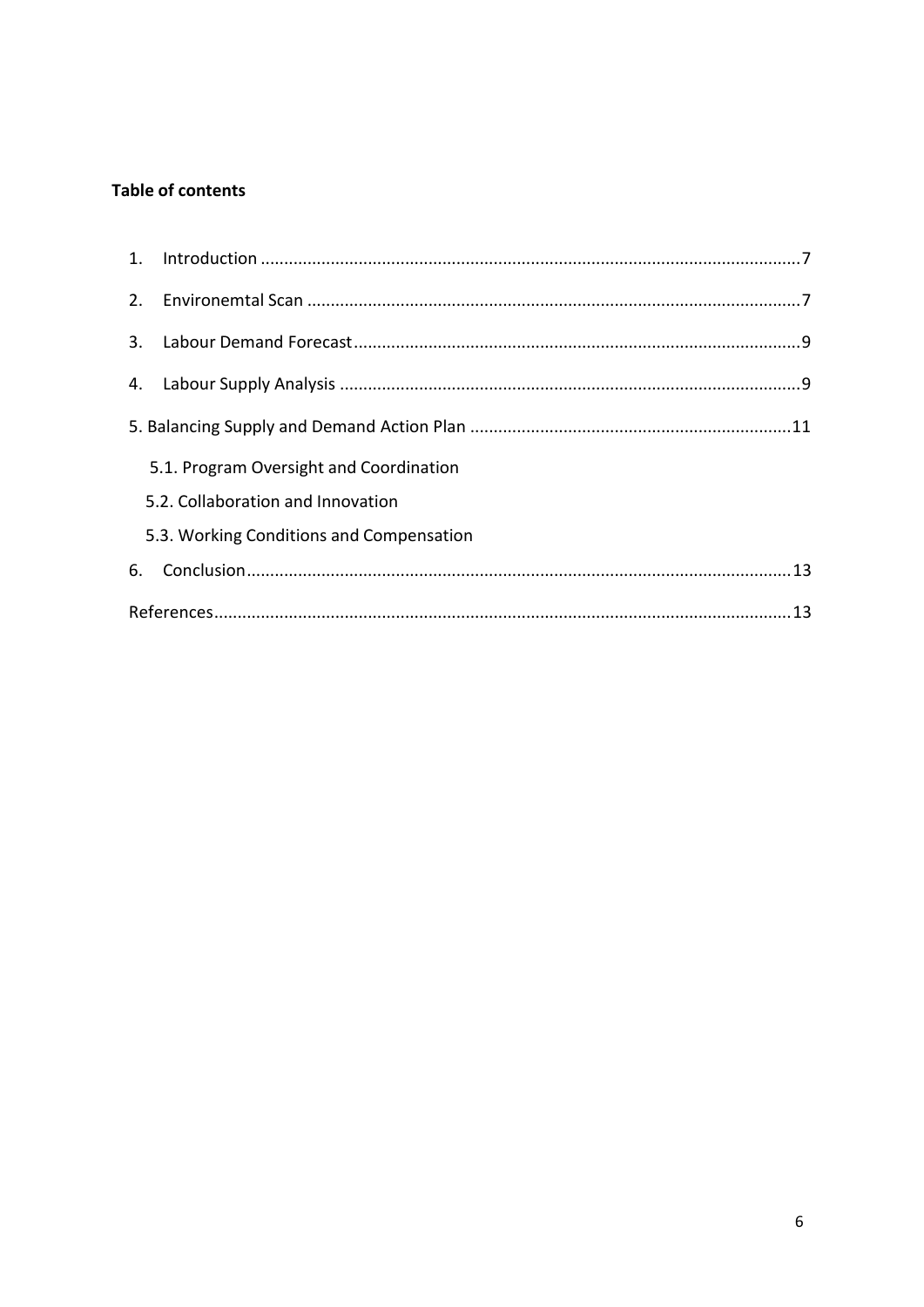#### <span id="page-6-0"></span>**1. Introduction**

The health care sector is both labour intensive and labour reliant. As a result, the delivery and quality of health care is strongly dependent on having enough well-trained health care providers to meet patient needs. (The world health report 2006)

Effective management of health human resources requires a committed and sustained effort. Leaders responsible for educating, training, employing, regulating, and funding the health care workforce must work together, along with researchers and experts in the field of health human resources. (Dolea C, Stormont L, Braichet J. 2010)

NE-LHIN LTC Homes PSW Inventory: the PSW workforce is estimated to be at over 6,290 Full Time Employees (FTE), with over 588.8 FTEs vacancies, 30% of workforce is above 50 years of age (Health Data Branch of the MOHLTC, 2012). Almost 1/3 of workforce is or will be contemplating retirement over the next five to ten years.

PSWs are the only unregulated healthcare professionals in Ontario LTC system. The clinical team in LTC settings are: Registered Nurses (RN) Registered Practical Nurses (RPN) and PSW. LTC sector being heavily regulated by Ministry of Health and Long Term Care (MOHLTC) has created such constrain and intransigence dynamic for being creative in each healthcare discipline responsibilities and their scope of practices.

PSW's workload and daily routines are horrendous and unrealistic. In most LTC Homes the staff to residents' ratio is one to eleven. Working around the clock seven days a week availability, with an average of \$21 per hour wages (Ontario Long Term Care Home Association 2016) it makes it less appealing for new generation to join the workforce.

#### <span id="page-6-1"></span>**2. Environmental Scan**

The environmental scan examined current mitigation efforts along with findings and recommendations stemming efforts from other regions as well as initiatives being facilitated within the provincial policy framework. PEST Analysis (Table 2) highlights that improvement measures are required within: Training / Education; Promotion and Recruitment; Working conditions; and the Policy/Regulation environment.

The number of RNs declined by 3% from 2012 to 2014, and RPNs increased by 3% (College of Nurses of Ontario. 2014 Annual report). Non-regulated PSW in long-term care settings are an important component the health workforce in Ontario, and their role is becoming more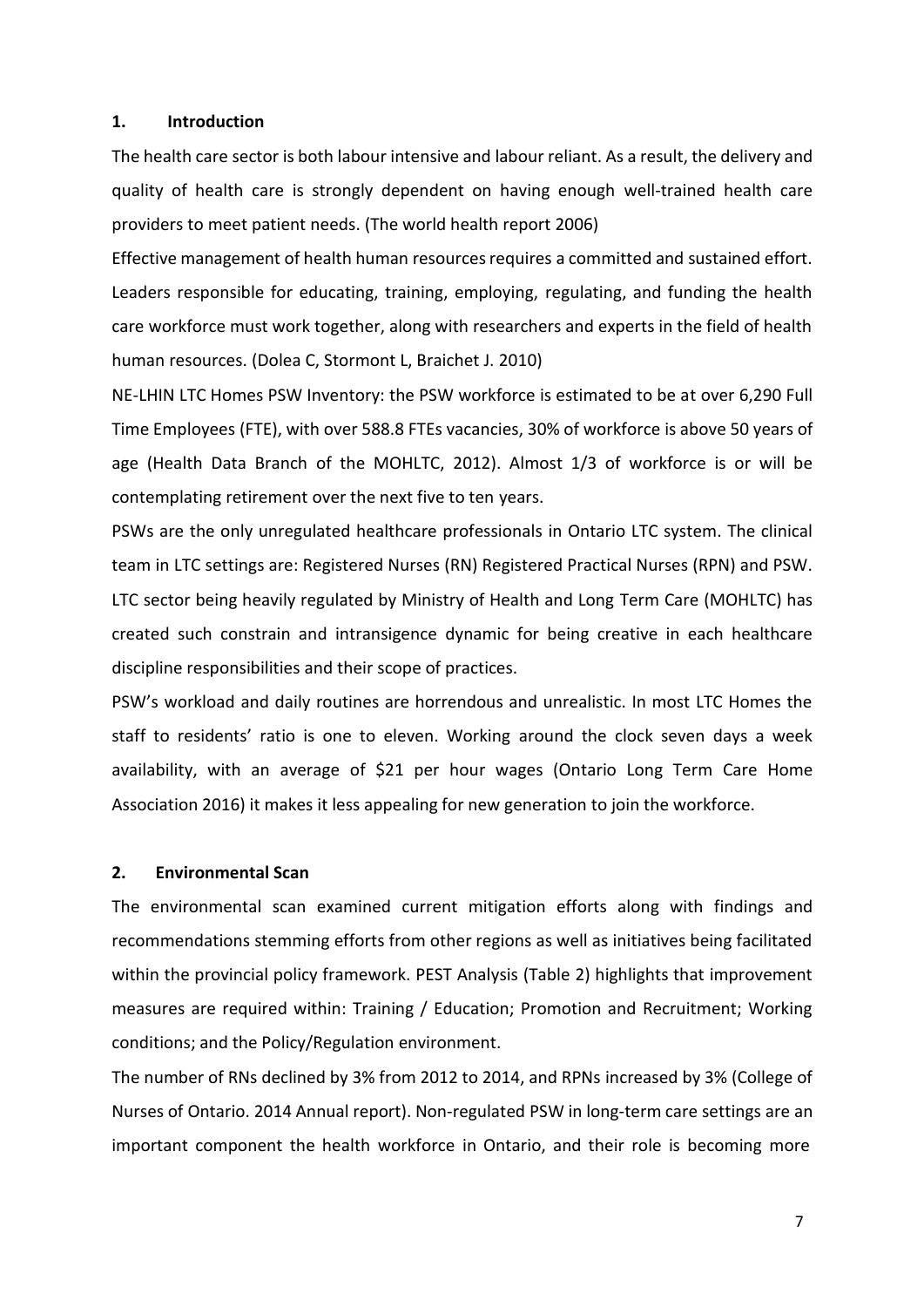formalized, with nearly 100,000 personal support workers currently employed in Ontario (Ontario Ministry of Health ad Long-Term Care, 2015)

| <b>Political</b>                     | <b>Economical</b>                    |
|--------------------------------------|--------------------------------------|
| Legislations/ Act / Policy           | Increased Market competition         |
| Decisions about the health system    | Child support increase(less          |
| (and the health workforce) are often | tendency to work for single parent)  |
| made by politicians operating with   | <b>Expensive tuition</b>             |
| short time horizons (i.e., four-year | Caped government funding             |
| election cycles) and under           | Inadequate compensation (wages,      |
| significant pressure from provider   | benefits)                            |
| (i.e., interest) groups              | Inconsistent scheduling practices    |
| A history of 'turf wars' is often    | and work hours                       |
| acknowledged in Ontario,(            | Wage disparity / working conditions  |
| HealthForceOntario2012) wherein      | between sectors                      |
| scopes of practice are contested to  | Few opportunities for bridging /     |
| protect professional interests,      | upgrading to other occupations (e.g. |
| rather than to better align how care | Home Support Worker (HSW),           |
| is delivered to patients.            | Health Care Aide (HCA), etc.)        |
|                                      |                                      |
| <b>Social</b>                        | <b>Technological</b>                 |
|                                      | Lack of technology integration       |
| Aging workforce                      | which leads to challenging workload  |
| Shrinking pool of qualified          | Adapting staffing software           |
| candidates                           | Healthcare communication             |
| Perception of poorly valued profile  | technology advancement               |
| of PSWs (promotion)                  | Data sharing within healthcare       |
| Stigma associated with the           | communities                          |
| occupation                           | Available tech savvy occupations are |
|                                      | making PSW job less appealing        |

| Table 2: PEST Analysis |
|------------------------|
|------------------------|

Source: developed by Hoss Notarkesh for this report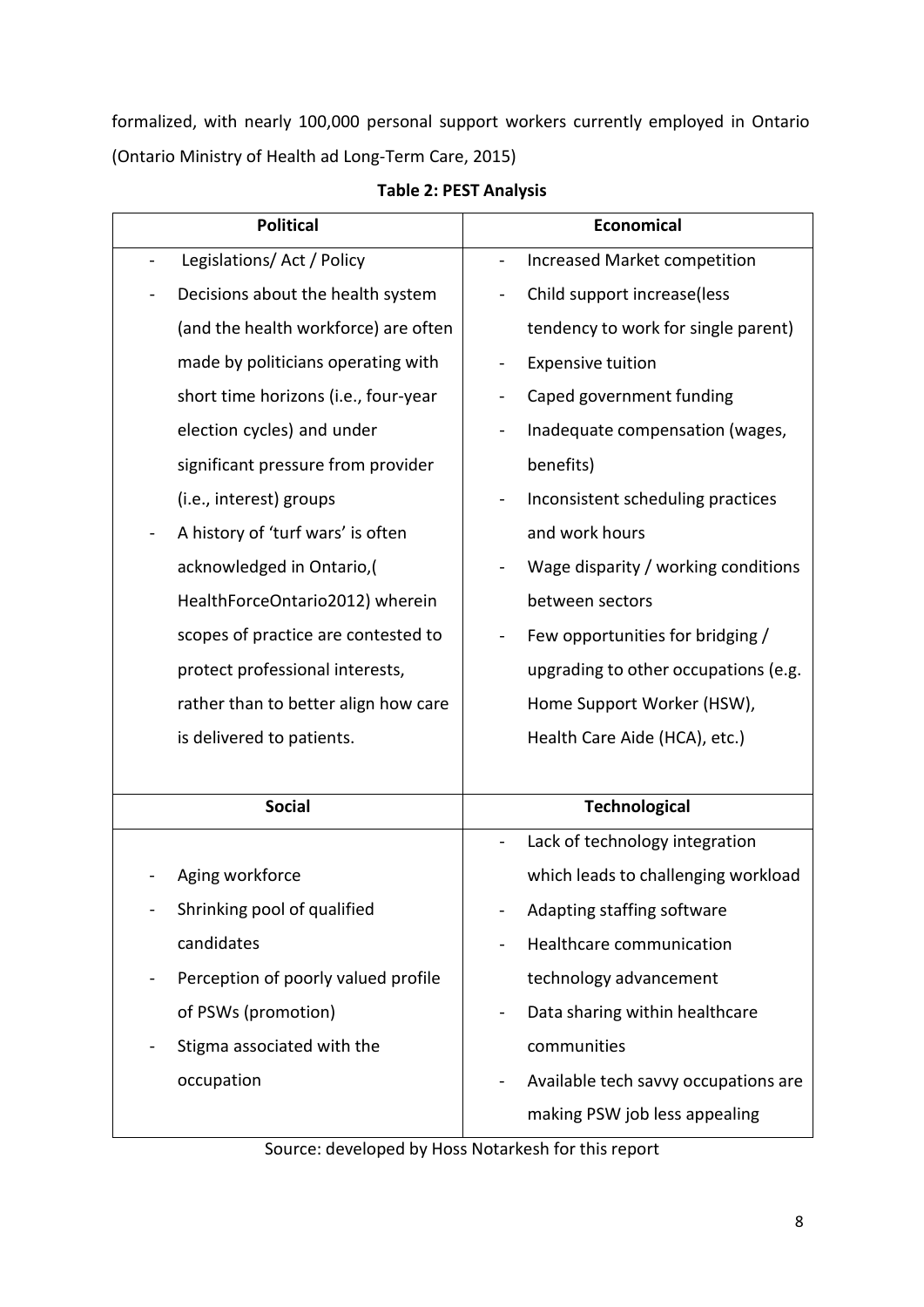#### **3. Labour Demand Forecast**

Labour Demand Forecast is a way of estimating future labour demand and can be performed with the use of quantitative and qualitative methods. Qualitative methods refer to mathematically based statistical data and assessments, whereas quantitative practice managerial and expertise evaluation and judgment (Nankervis et al.2017).

The environmental scan, using the PEST analysis, sets the stage for the demand forecast and the supply analysis. The demand forecast examines future activities, workloads, and the competencies the health workforce of the future will need. In demand forecast, workforce shifts driven by changing work tasks, workload, and technology needs to be taken to consideration. Even if none of those factors change, the healthcare sector will still have demand for more workers because of turnover in the current workforce.

Based on the demand analysis done by Health Data Branch Ontario (2016) NE-LHIN LTC Homes collectively straggling with over 588.8 FTEs vacancies, in addition by taking the 30% of workforce above 50 years of age to account, which will be contemplating retirement in near future there will be a huge vacuum of health workforce in the system in five to ten years. To project the demand workforce using available data and not considering rapidly increasing needs of LTC beds (external factors): 6'290 FTE available positions in LTC Homes with current 588.8 FTE vacancy, plus 30% workforce defecate rate, it translatesto 2'316 FTE PSW vacancies in less than a decade which means regional health system catastrophe.

#### <span id="page-8-0"></span>**4. Labour Supply Analysis**

Labour Supply Analysis takes place after the organization has completed a labour demand forecast (Nankervis et al. 2017)

Labour Supply Analysis involves: (1) developing the present workforce profile and, (2) projecting that profile into the future asif either no management action were taken to replace attrition or develop existing staff, or if only the normal course of action continues. (Moat KA, Ciurea I, Waddell K, Lavis JN. 2015)

The result, at a minimum, should show the projected workforce supply in terms of staff numbers and competencies. There are a host of factors that can be included in the present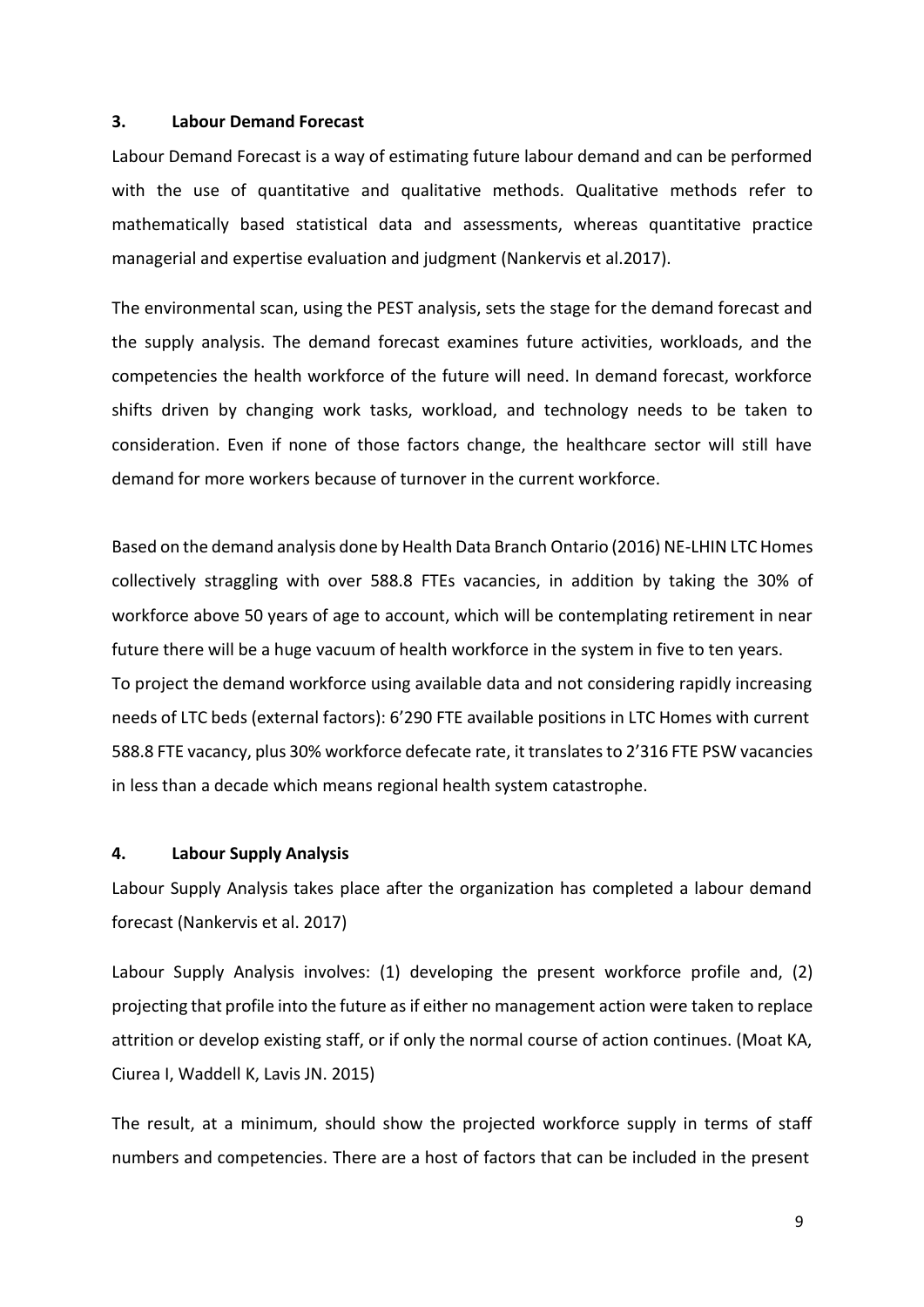workforce profile, including: • Number of employees/• Skill assessment of employees/• Job classification/occupation/• Salary level/• Age, gender, race/• Location/• Educational level/ • Appointment status (permanent, temporary, etc.)/• Retirement eligibility statistics.

It will also help to apply assumptions about how the variables listed above will influence the future workforce. Trend information combined with the current workforce profile is an essential building block for forecasting workforce supply.

Necessary baseline data needs to be obtain by reviewing changes in workforce demographics by job class, range, department, race/national origin, gender, age, length of service, and retirement eligibility.

Supply Analysis involves analyzing, evaluating and forecasting for the right supply, mix and distribution of health workers that meet current and future of a healthcare system. Workforce supply planning includes "short- and long-term targets and cost estimates for scaling up education and training for health workers, reducing workforce imbalances, strengthening the performance of staff, improving staff retention and adapting to any major health sector reforms, while also being harmonized with broader strategies for social and economic development."(World Health Organization. Models and tools for health workforce planning and projections. *Human Resources for Health Observer* 2010; (3): 1-19)

PSWs are the entry level of healthcare professional in LTC therefore the internal supply analysis which focuses on identifying the skill set of current staff and what skills are required in job vacancies pool to promote within is not a practicable direction. External supply plays an important role in PSW workforce supply, in fact that's the only avenue to overcome the workforce supply crisis.

PEST analysis is a valuable tool as political, economic, social, and technology impact directly on external workforce factors.

Environmental scanning identified two priority areas that are impacting PSW workforce supply:

**Total Compensation** | which includes the following elements:

- Pay, wage
- Working conditions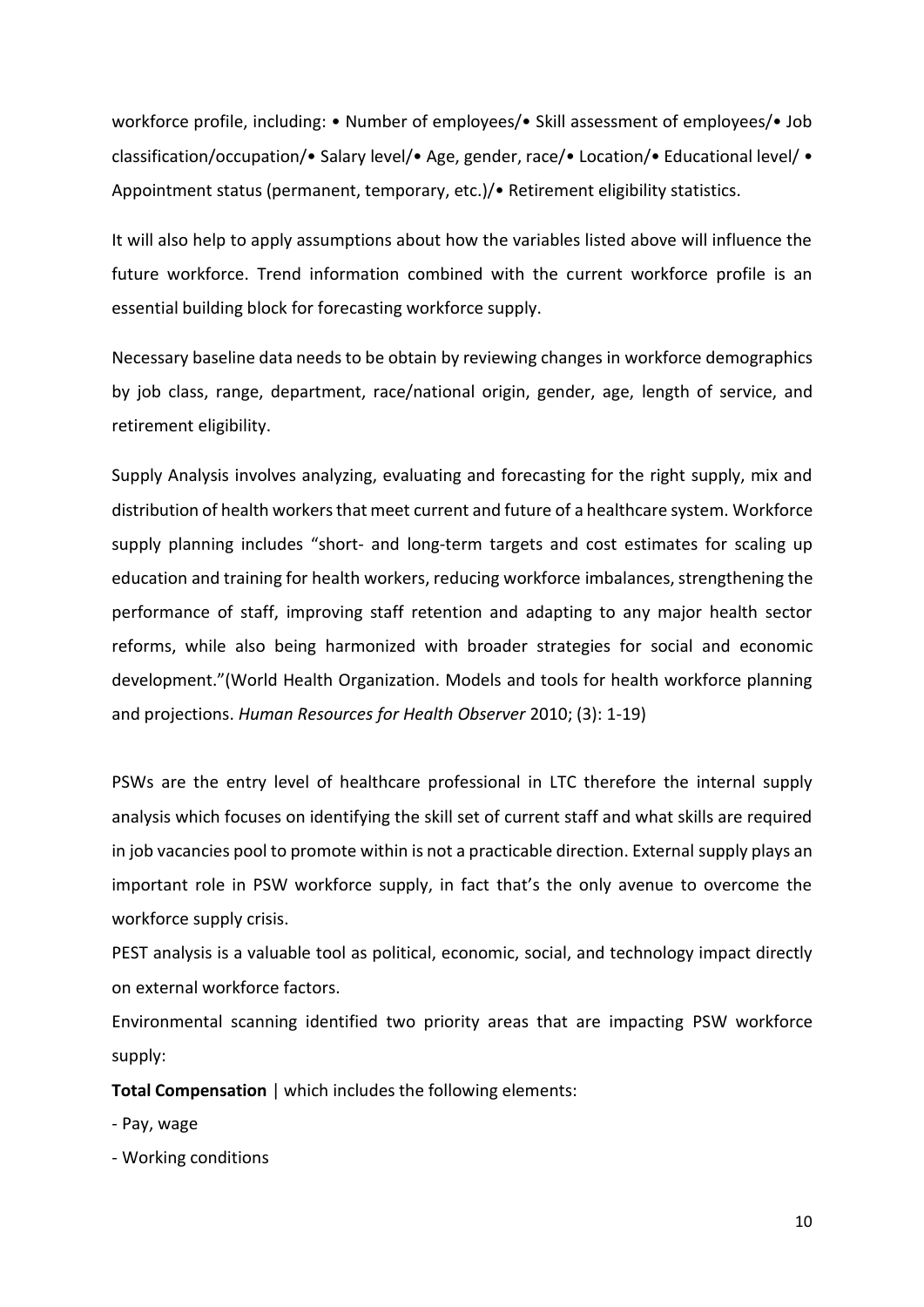- Employment stability / consistency
- Manageable workload
- Support and recognition
- Retention
- Advocacy

#### **Collaboration and Innovation** | which includes the following concepts:

- Shared Human Resources, aiming to increase stability
- Access to Training & Education
- "Growing Your Own" workforce
- Awareness building, promoting the occupation
- Collaboration on recruitment efforts
- Client education (managing expectations)

#### <span id="page-10-0"></span>**5. Balancing Supply and Demand Action Plan**

Balancing Supply and Demand Action Plan highlights a need for action through Collaboration and Innovation initiatives, along with a focus on improving Working Conditions and Compensation. These are the two main priority areas that identify tactics to help mitigate challenges within the retention, recruitment, and overall sustainability of the PSW workforce in the NE-LHIN LTC Homes.

The need for a formal oversight and coordination structure is to be highlighted as priority, in order to support the implementation of the Action Plan.

#### **5.1 Program Oversight and Coordination**

Action | Regional PSW Workforce Steering Committee

A regional structure representing key stakeholders is required to ensure coordination and leadership on the implementation of the measures identified in this Action Plan.

#### **5.2 Collaboration and Innovation**

Action | Workforce Training and Development

- 1) Affordable and Accessible Training
	- a. Refine and implement training solutions which are either facility-led or community-based initiatives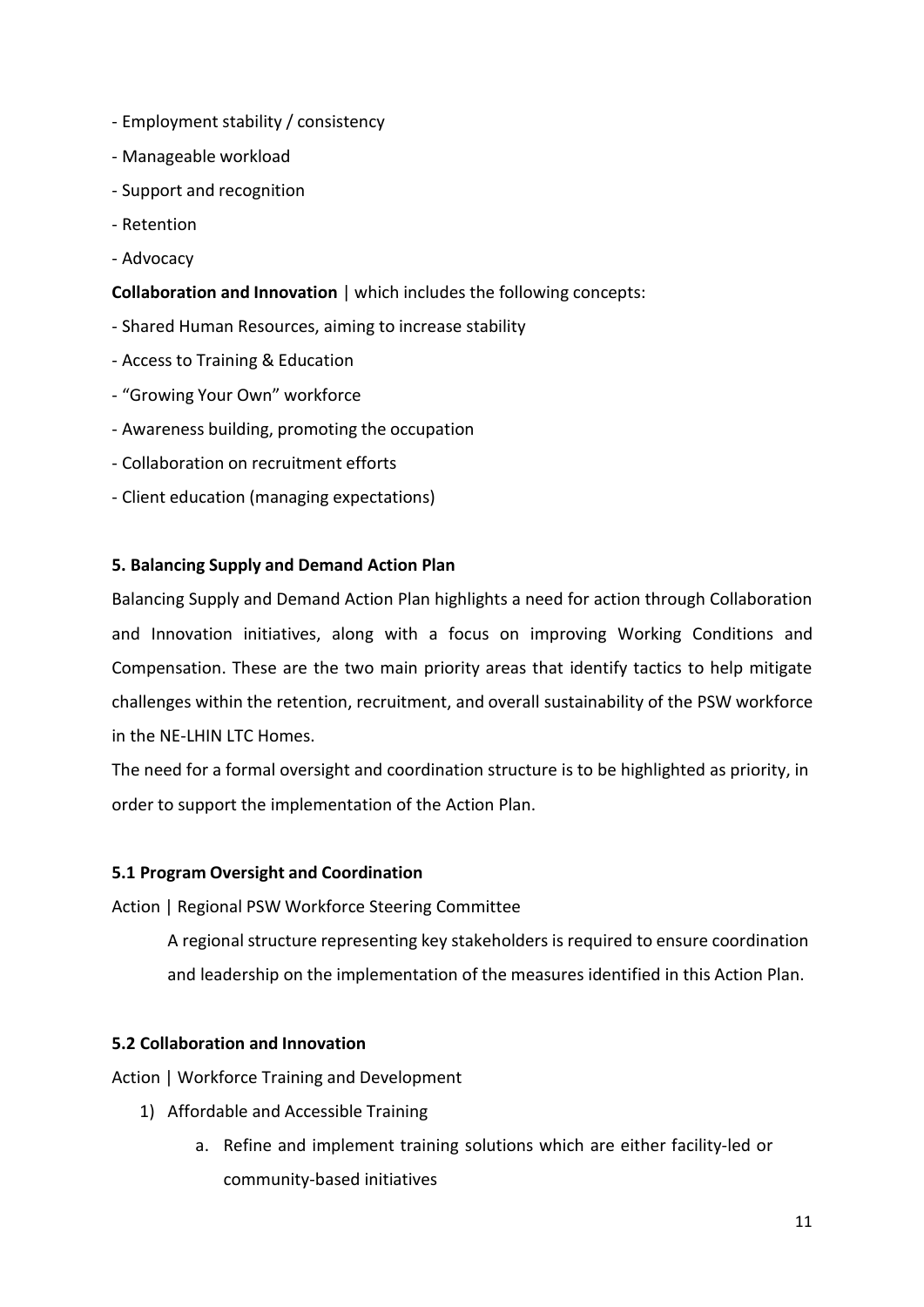- b. Leverage existing fast-track training capacity
- c. Facilitate access to / development of additional (specialized) training
- 2) Review, optimize and leverage the Ministry of Health and Long Term Care's PSW Training Fund
- 3) Collaboration on Workforce Development
	- a. Outreach to Boards of Education to incorporate PSW curriculum in co-op / dual credit courses
	- b. Facilitate collaborative relationships to integrate internationally trained / immigrant workforce

Action | Workforce Capacity

- 1) Initiate formal capacity planning and establish a supply / demand monitoring approach
- 2) Establish collaborative agreements for emergency coverage, and partnerships to ensure care delivery to residents.

Action | PSW Career Awareness and Promotion Strategy

- 1) Develop a value-based PSW recognition program
- 2) Create a Multimedia Campaign to improve the image of PSW and the value of this workforce
- 3) Develop a PSW Ambassadors' Program

## **5.3 Working Conditions and Compensation**

Action | Improving Working Conditions

- 1) Foster or encourage mentorship and recognition programs (PSWs and Supervisors)
- 2) Develop a regional employee satisfaction monitoring program
- 3) Create initiatives to assist with the reduction of employment related expenses and to promote recognition incentives for exceptional contributions
- 4) Improve workload distribution, job stability and incorporate other roles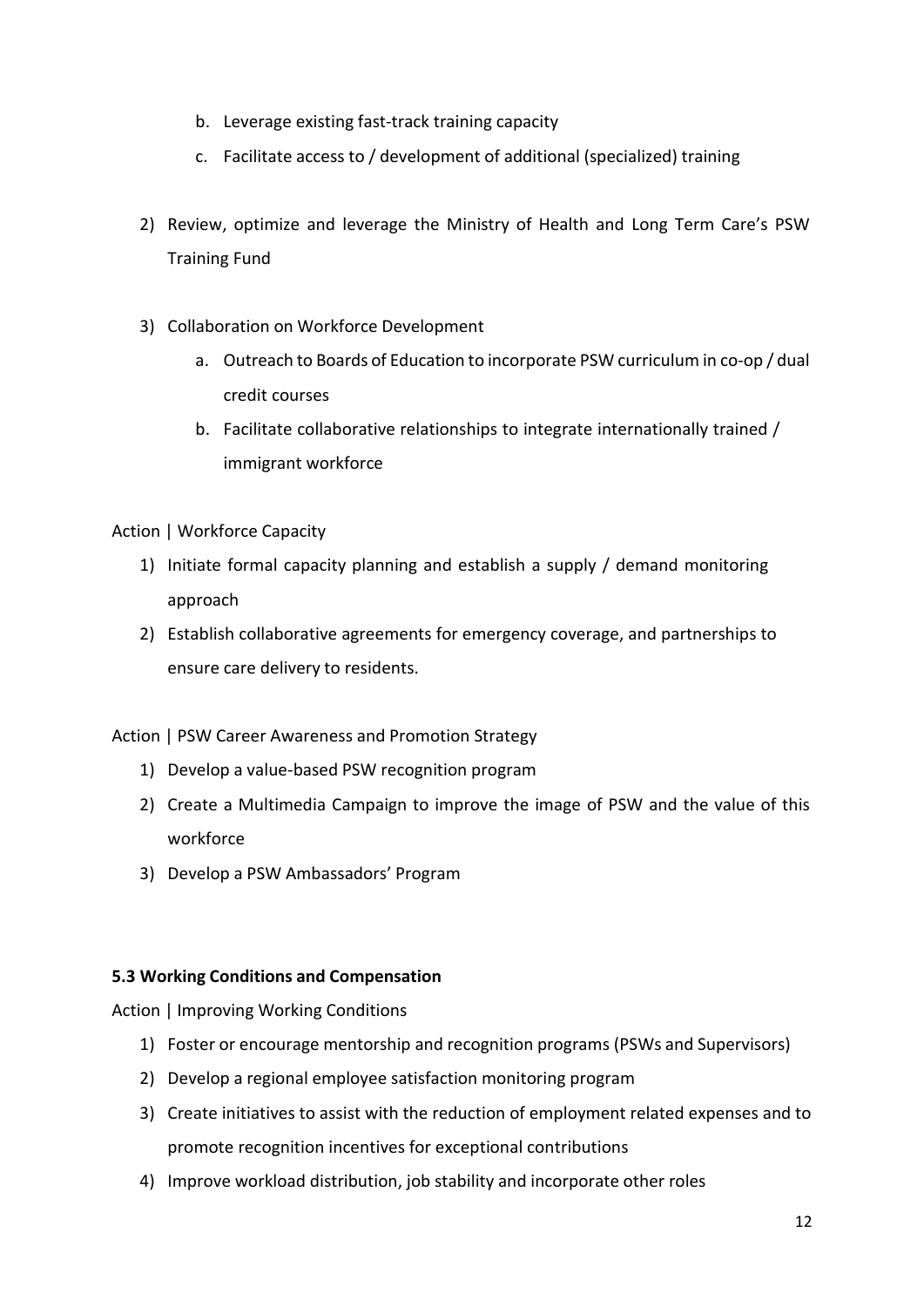Action | Compensation

- 1) Identify where enhancements are required and feasible, involve staff and Union
- 2) Develop business cases to inform policy and decision makers

## <span id="page-12-0"></span>**6. Conclusion**

In conclusion of discussed identified priority areas, the following broad insights are offered:

- Remuneration plays an important role in influencing health professionals' behaviour, but it is only one factor among many (e.g., personal and lifestyle factors) that matter in decisions about where to practise, both in terms of healthcare setting (e.g. acute care versus community care) and geographic location (e.g., rural versus urban) ;( Keefe J, Knight L, Martin-Matthews A, Légaré J-2011)
- Training health professionals from rural backgrounds in rural settings is a promising approach for attracting and retaining the health workforce in rural areas ;( Dolea C, Stormont L, Braichet J-2010) and
- It is important to keep health professionals engaged to ensure they are appropriately acknowledged, supervised, involved in governance and decision-making, and involved in education and training. (Dieleman M, Shaw DM, Zwanikken P-2011)

## **References**

- <span id="page-12-1"></span>• Bleich, M, Hewlett P, Santos S et al. 2003. Analysis of the nursing workforce crisis: a call for action. American Journal of Nursing 103(4):66-74.
- College of Nurses of Ontario. 2014 Annual report: Statistics: College of Nurses of Ontario, 2014.
- Dieleman M, Shaw DM, Zwanikken P. Improving the implementation of health Workforce policies through governance: a review of case studies. *Human Resources for Health* 2011; 9(1): 1-10.
- Dolea C, Stormont L, Braichet J. Evaluated strategies to increase attraction and Retention of health workers in remote and rural areas. *Bulletin Of The World Health Organization* 2010; 88: 379-85.
- Health Canada. 2012. Health human resources: balancing supply and demand. Health Policy Research Bulletin, Issue 8.